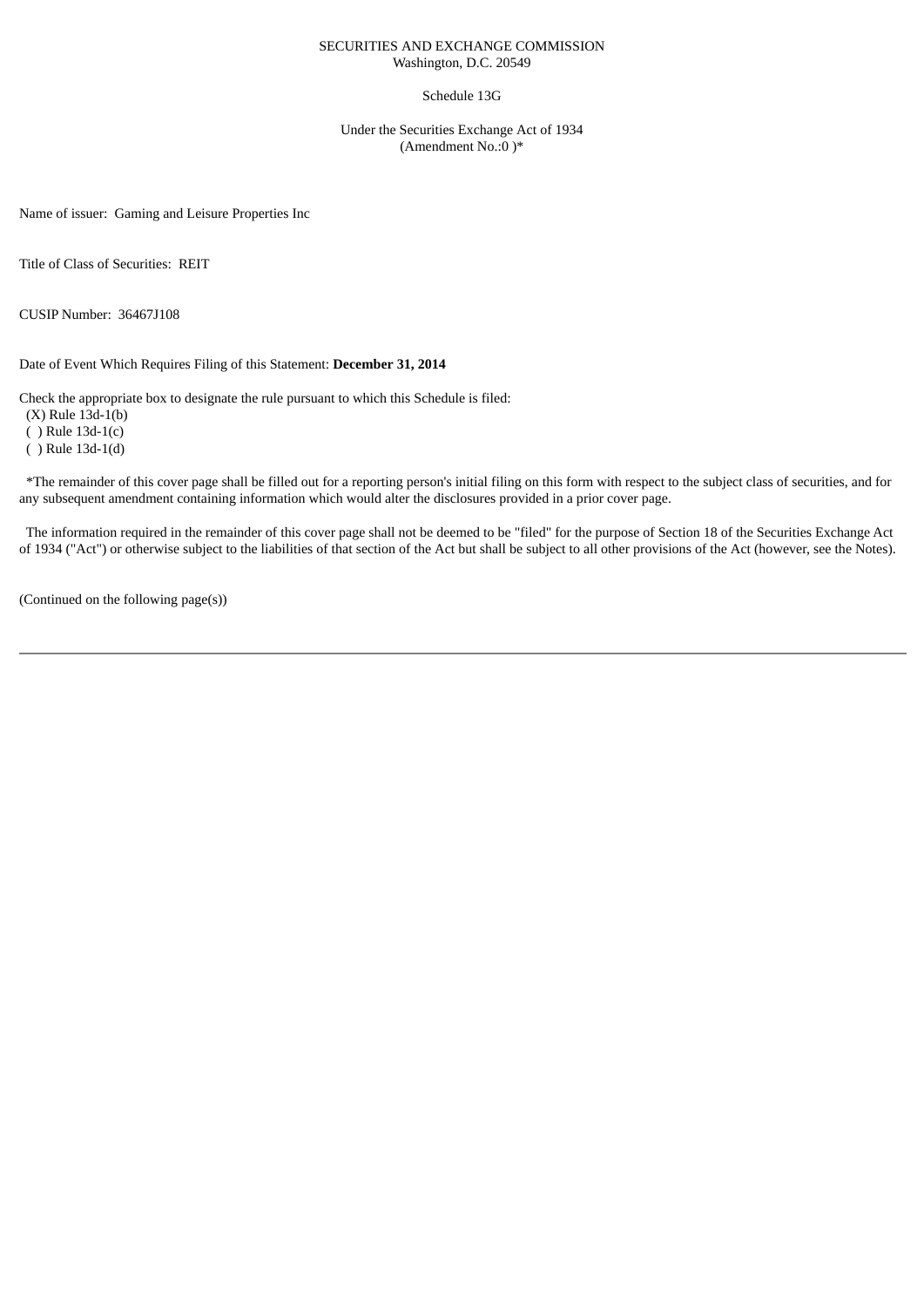# 1. NAME OF REPORTING PERSON

S.S. OR I.R.S. IDENTIFICATION NO. OF ABOVE PERSON

## VANGUARD SPECIALIZED FUNDS - VANGUARD REIT INDEX FUND - 23-2834924

2. CHECK THE APPROPRIATE [LINE] IF A MEMBER OF A GROUP

A. B.  $X$ 

3. SEC USE ONLY

## 4. CITIZENSHIP OF PLACE OF ORGANIZATION

Delaware

(For questions 5-8, report the number of shares beneficially owned by each reporting person with:)

5. SOLE VOTING POWER

6,671,166

- 6. SHARED VOTING POWER
- 7. SOLE DISPOSITIVE POWER

0

8. SHARED DISPOSITIVE POWER

 $\theta$ 

9. AGGREGATE AMOUNT BENEFICIALLY OWNED BY EACH REPORTING PERSON

6,671,166

10. CHECK BOX IF THE AGGREGATE AMOUNT IN ROW (9) EXCLUDES CERTAIN SHARES

N/A

11. PERCENT OF CLASS REPRESENTED BY AMOUNT IN ROW 9

5.93%

12. TYPE OF REPORTING PERSON

IV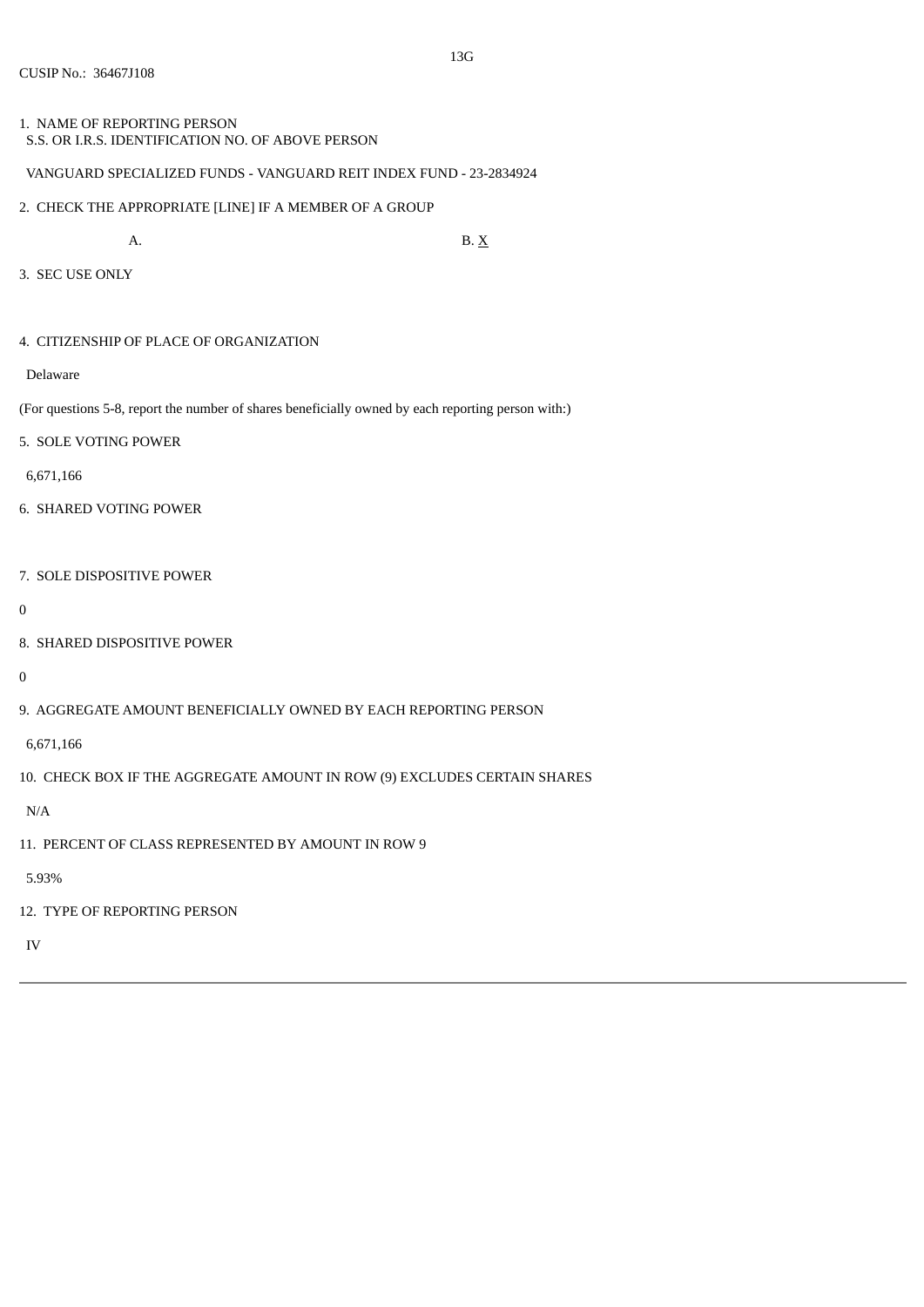#### SECURITIES AND EXCHANGE COMMISSION Washington, D.C. 20549

## SCHEDULE 13G Under the Securities Act of 1934

Check the following [line] if a fee is being paid with this statement N/A

Item 1(a) - Name of Issuer:

Gaming and Leisure Properties Inc

Item 1(b) - Address of Issuer's Principal Executive Offices:

825 Berkshire Blvd. Suite 400 Wyomissing, PA 19610

Item 2(a) - Name of Person Filing:

## VANGUARD SPECIALIZED FUNDS - VANGUARD REIT INDEX FUND - 23-2834924

Item 2(b) – Address of Principal Business Office or, if none, residence:

100 Vanguard Blvd. Malvern, PA 19355

Item  $2(c)$  – Citizenship:

Delaware

Item 2(d) - Title of Class of Securities:

REIT

Item 2(e) - CUSIP Number

36467J108

Item 3 - Type of Filing:

This statement is being filed pursuant to Rule 13d-1. Investment company registered under section 8 of the Investment Company Act of 1940 (15 U.S.C 80a-8).

Item 4 - Ownership:

(a) Amount Beneficially Owned:

6,671,166

(b) Percent of Class:

5.93%